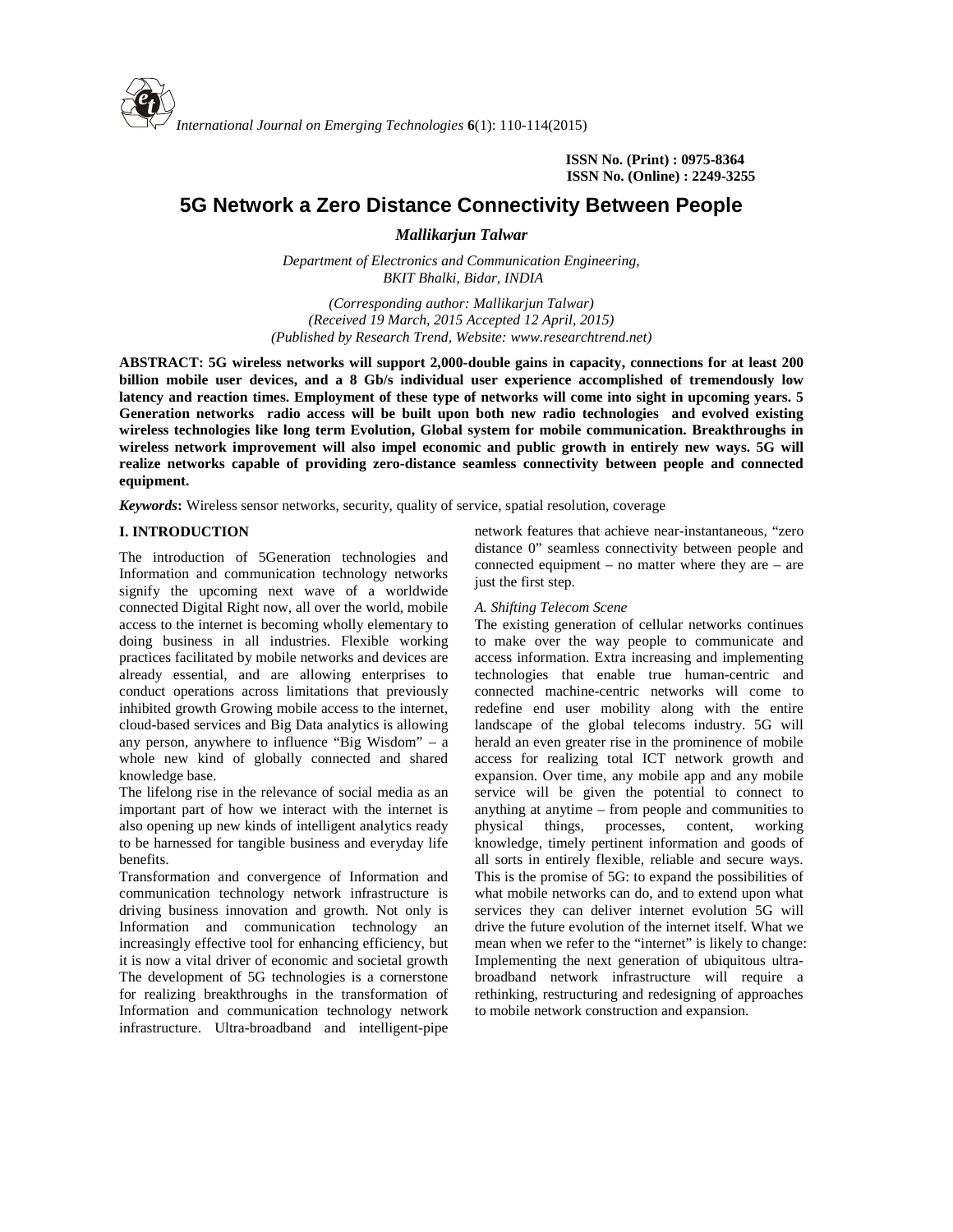Integration of mass-scale cloud architectures will infuse mobile networks with capabilities for flexibly delivering services at unprecedented speeds while meeting forecasts for tremendous growth in mobile data traffic, diversification of mobile app innovation, Internet of Things connectivity, and security.

#### *B. Propinquity and flexibility*

Massive capacity for delivery of services will allow connections between end users and the network to be made at "faster than thought" speeds – so fast that the apparent distance between connected people and connected machines will shrink to a virtual "zero distance" gap.

#### **II. CHALLENGES AND REQUIREMENTS**

The three fundamental requirements for building 5G wireless networks are: Capabilities for supporting massive capacity and massive connectivity Support for an increasingly diverse set of services, application and users – all with extremely diverging requirements for work and life Flexible and efficient use of all available non-contiguous spectrum for wildly different network deployment scenarios Mobile networks will increasingly become the primary means of network access for person-to-person and person-to-machine connectivity. These networks will need to match advances in fixed networking in terms of delivered quality of service, reliability and security. To perform so, 5Generation technologies will need to be capable of delivering fiber-like 8 Gb/s speeds to make possible ultra-high definition for visual communications and immersive multimedia interactions.

#### *A. Smart cities*

5generation will provide the foundational infrastructure for building smart cities, which will push mobile network performance and capability requirements to their extremes.

Low latency and extremely high reliability, however, will also be essential requirements for the likes of mobile industrial automation, vehicular connectivity, and other IoT applications. Applications like smart sensors and text-based messaging are examples of extremely high volume applications that will require very low data rates and will not be sensitive to latency

The key feature of smart city is in the intersect between competitiveness, capital and sustainability. the smart cities should be able to provide good infrastructure

### *B. Complex performance requirements*

An increasingly diverse and wide range of mobile services will have differing performance requirements: Latency from one millisecond to a few seconds Always-on users per cell from a few hundred to several millions Duty cycles from mere milliseconds to entire days Signaling loads from less than 1% to almost 100% The "5G Hyper Service Cube" below gives a multi dimensional overview in terms of throughput, latency and number of connections required for the many types of services 5G networks will need to run:



**Fig.1.** Wireless links.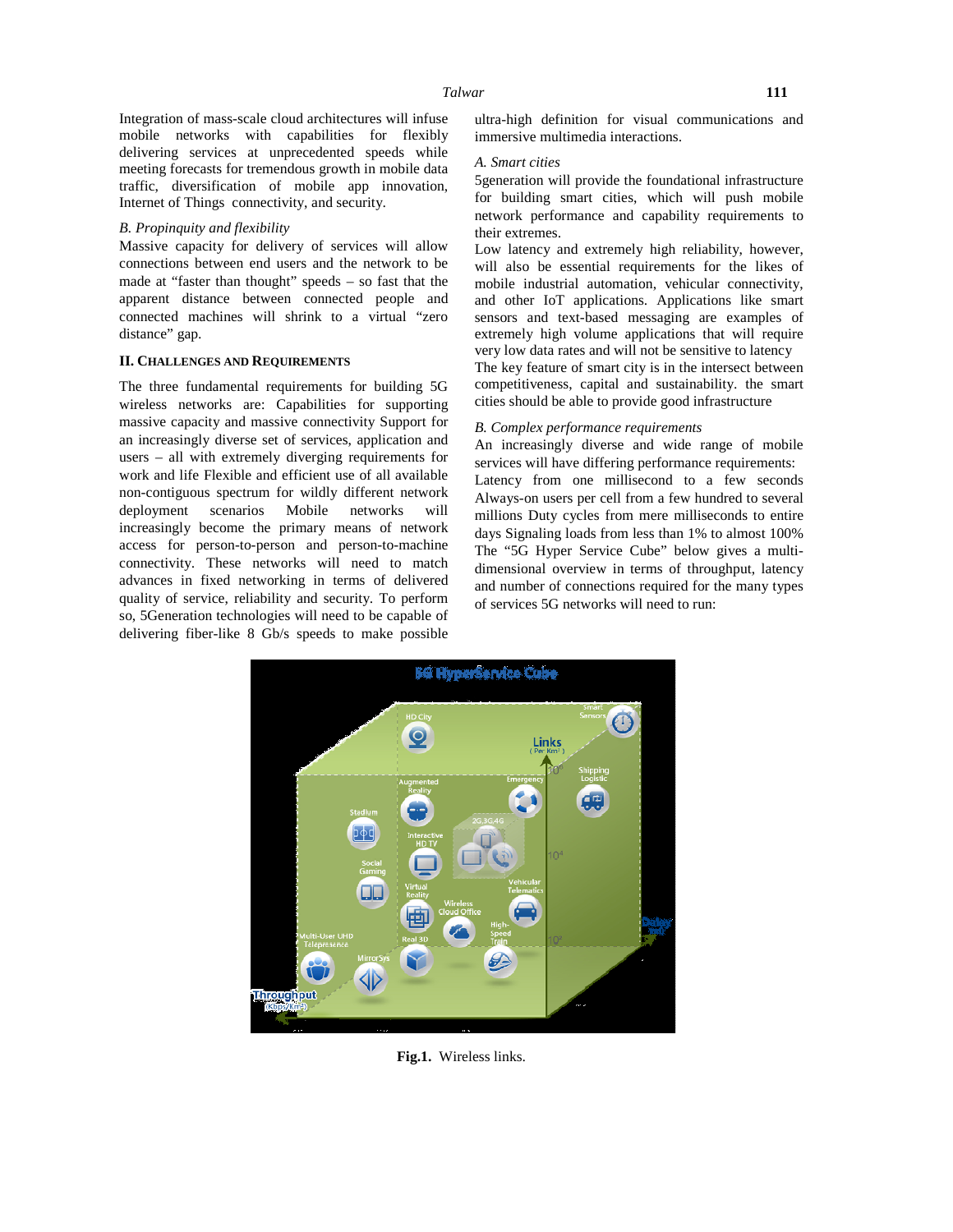5G networks faces significant design challenges to simultaneously meet all of the above service requirements. They must be built to meet a number of individual user and enterprise needs: Immersive experience: at least 1 Gb/s or more data rates to support ultra-high definition video and virtual reality applications Fiber-like user experience: 10 Gb/s data rates to support mobile cloud service Zero latency and response times: less than one millisecond latency to support real time mobile control and vehicle-to-vehicle applications and communications Zero-second switching: max 10 millisecond switching time between different radio access technologies to ensure a consistently seamless delivery of services Massive capacity and always-on: current mobile network systems already support 5 billion users, this will need to expand to also support several billions of applications and hundreds of billions of machines Energy consumption: energy-per-bit usage should be reduced by a factor of 1,000 to improve upon connected device battery life

### *C. Spectrum impact*

Other than flexible and efficient use of all available non-contiguous spectrums in different network deployment scenarios, freeing up additional spectrum will also be required to support thousand-fold capacity increases by 2030 – and even higher increases looking forward to 2050 and beyond. The following considerations will be needed to be addressed: Spectrum bands availability by region and the local laws that govern their usage will need to be harmonized so the global circulation and economies of-scale for mobile devices are not negatively impacted. Exactly how all available.

To sufficiently maximize spectrum efficiency, all spectrum access and programmable air interface technologies will need to be capable of mapping service requirements to the best suitable combinations of frequency and radio resources. The continuing deep integration of SDN and cloud architecture technologies will help realize this, and will facilitate the on-demand customization of mobile network technologies that better ensure QoS, increase network TVO, decrease network Total Cost of ownership, and reduce energy expenditure.

## **III. KEY TECHNOLOGY DRIVERS AND INNOVATIONS**

**Key 5G technology drivers are as follows:** While previous generations of wireless networks were characterized by fixed radio parameters and spectrum blocks, 5G will allow exploitation of any spectrum and any access technology for the best deliverance of services.

Air-interface and Radio Access Networks systems will need to be completely redesigned to accommodate a new mobile access paradigm of massive capacity, huge numbers of connections, and ultra-fast network speeds. 5Generations will feature native support for new kinds of network deployments, including ultra dense radio networking with self-backhauling, deviceto-device communications, energetic spectrum refarming and radio access infrastructure sharing.

#### *A. Essential breakthroughs*

The development of 5G will require several breakthroughs: New breakthroughs in multiple access and advanced waveform technologies combined with advances in coding and modulation algorithms are essential for realizing continuing improvements in spectral efficiency. This will accommodate the necessary scalability for massive IoT connectivity and drastic reductions in access latency.

A significantly more advanced baseband computation is required to meet the complex requirements of new solutions like mass-scale MIMO. A singular, integrated design for combining an unprecedented number of RF radio and antenna elements into one unit (a "Radiotenna") will be needed to support these new air interfaces

New breakthroughs in advanced RF domain processing will bring benefits to the efficient and flexible usage of spectrum; single-frequency full duplex radio technologies will be a major contributor to increasing spectrum efficiency. Improvements in these areas will help drive overall network costs down while achieving improved energy efficiency.

Plug-and-play will become essential to deployment where such nodes will need to access and self-organize available spectrum blocks for both access and backhauling. This capability will be key for enabling high-frequency spectrum radio access.

New breakthroughs in radio technologies for mobile devices are required to support a vast range of capabilities, from ultra-low energy sensors to ultra-fast devices with long-lasting battery life. Miniaturized multi-antenna technologies will be critical for enabling Gb/s-level access speeds with less spectrum and lower power consumption .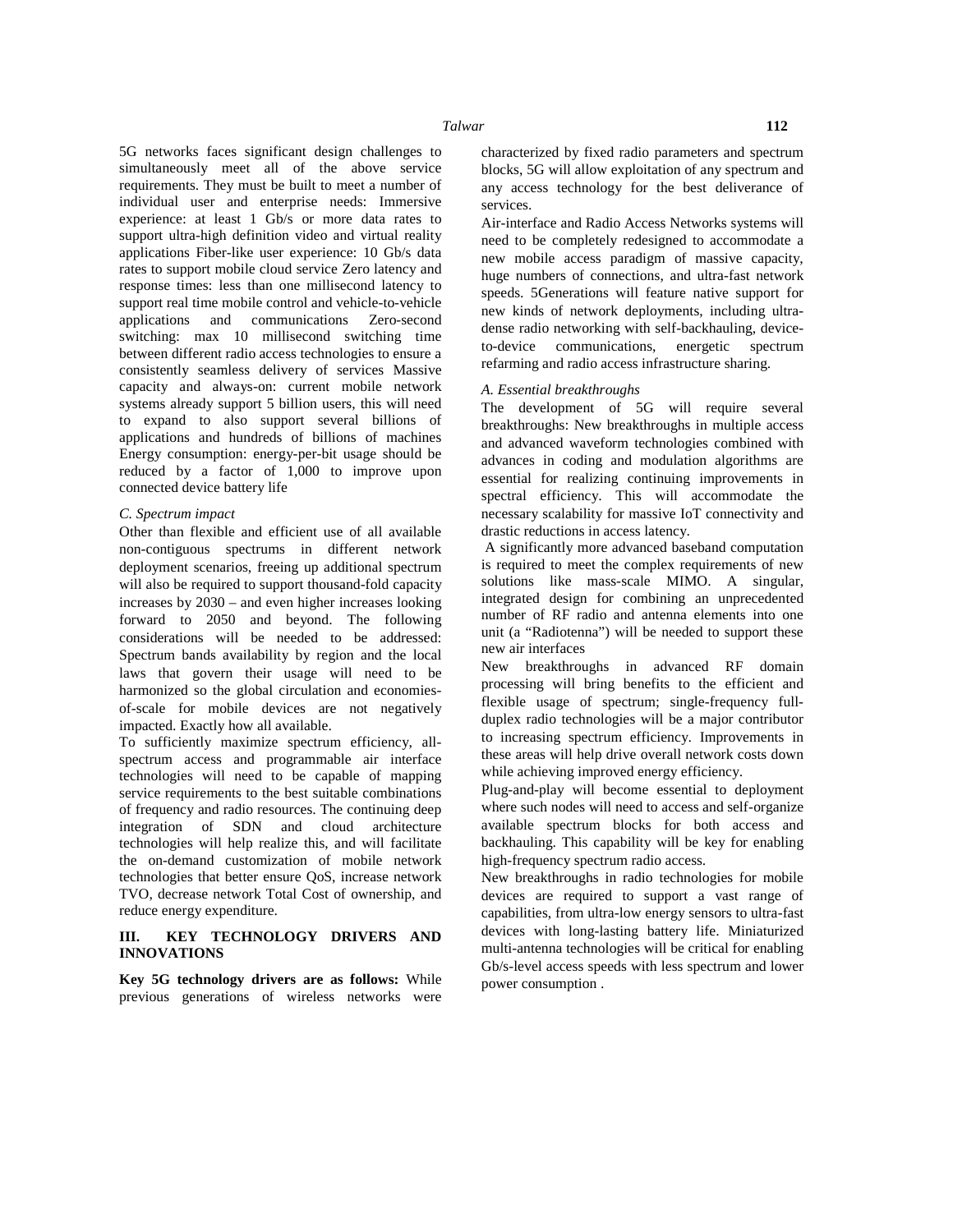#### *Talwar* **113**

#### *B. Virtualized architectures*

Radio access infrastructures based on cloud architecture technologies will provide on-demand resource processing, storage and network capacity wherever needed. Core network evolution will revolve around how to enable more flexibility for the creation of new services and new applications. Cloud computing will become the foundation of core networks, and will open the network to allow the leveraging of innovations as they are developed. 5G core networks will also be

equipped to seamlessly integrate with current 3G and 4G core networks.

**All-spectrum access.** New designs for all-spectrum radio access nodes will require breakthroughs in fundamental radio technologies like the air interface, RAN, radio frequency transceiver and devices. New radio backhaul and new fiber access for the fixed network will be an integral part of next generation commercial network solutions. The following figure gives a basic overview of such a 5Generation radio access arc



**Fig.** 2. 5G -spectrum access Radio Access Network.

# *C. Timeline*

5G is currently in its premature research stages. New IMT spectrum is expected to be agreed upon for the World Radio Communication Conference in 2015. ITU is currently at work on IMT spectrum requirements for

2020 and beyond. After WRC-15, ITU will have a clearer path for influential network system and technology requirements.

The figure below shows one possible roadmap for 5Generation technology evolution:



**Fig. 3.** 5G roadmap and timeline.